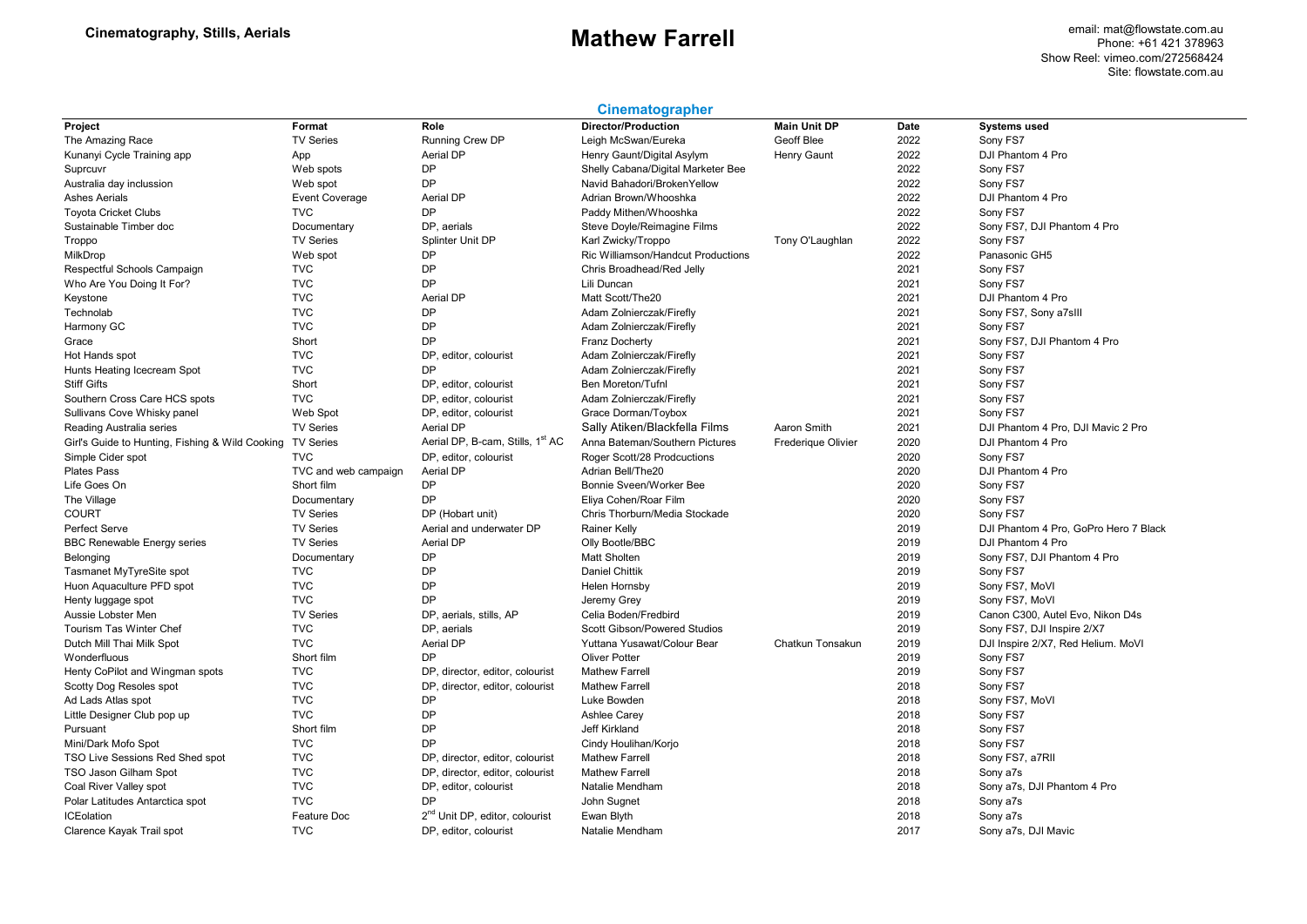email: mat@flowstate.com.au Phone: +61 421 378963 Show Reel: vimeo.com/272568424 Site: flowstate.com.au

| Tramway (Perpetual Trustees)              | Mini doc              | DP. colourist                      | Lara Van Raav                            | 2017    | Sony a7s, MoVI                       |
|-------------------------------------------|-----------------------|------------------------------------|------------------------------------------|---------|--------------------------------------|
| Archer Trust (Perpetual Trustees)         | Mini doc              | DP. colourist                      | Lara Van Raay                            | 2017    | Sony a7s                             |
| Henty Enduro Pack spot                    | <b>TVC</b>            | DP, editor, colourist              | Jeremy Grey                              | 2017    | Sony a7s, MoVI                       |
| Winter on the Blade                       | Feature Doc           | 2 <sup>nd</sup> Unit DP, colourist | Simon Bischoff                           | 2017    | Sony a7s                             |
| Hobartoration Gillian Triggs Presentation | <b>Event Coverage</b> | DP. editor. colourist              | <b>Mathew Farrell</b>                    | 2017    | Sony a7s                             |
| North By South                            | Short film            | DP                                 | Lucien Simon                             | 2017    | Sony a7s                             |
| Pink Lady promo spot                      | <b>TVC</b>            | DP. editor. colourist              | <b>Mathew Farrell</b>                    | 2016    | Sony a7s, DJI Phantom 3              |
| Before It Falls                           | Short Doc             | DP, co-producer, Colourist         | Simon Bischoff                           | 2016    | Sony a7s, Black Magic Cinema Cam     |
| Tim Taylor Mountains spot                 | <b>TVC</b>            | DP                                 | Tim Taylor                               | 2016    | Sony a7s, DJI Phantom                |
| Munchie                                   | Short film            | DP                                 | Darren Swanson                           | 2016    | Sony a7s                             |
| The Weekly with Charlie Pickering         | TV episode            | DP (Tasmania unit)                 | Jon Olb                                  | 2016    | Sony a7s                             |
| Taste Of Tasmania                         | <b>TVC</b>            | DP, editor, colourist              | <b>Brook Nightingale/Before Creative</b> | 2015    | Sony a7s                             |
| Karakoram Anomaly Project                 | Feature Doc           | DP. director                       | <b>Mathew Farrell</b>                    | 2015    | Sony a7s, Nikon D4, Freefly Cinestar |
| Roots TV                                  | Studio TV show        | DP, producer                       | Elmi Abdulrahim                          | 2014    | Nikon D4, Canon 5d MkIII             |
| Cow of a Night                            | Short film            | DP. colourist                      | Sarah Leighton & Matteo Lacapara         | 2014    | Nikon D4, Canon 5d MkIII             |
| Sea to Summit education, various          | <b>TVCs/Web Spots</b> | <b>DP</b>                          | <b>Mathew Farrell</b>                    | 2011-14 | Nikon D4                             |

### **Camera Operator**

| Project                                         | Format              | Role                     | <b>Director</b>                 | DP                      | Date      | <b>Systems used</b>            |
|-------------------------------------------------|---------------------|--------------------------|---------------------------------|-------------------------|-----------|--------------------------------|
| Girl's Guide to Hunting, Fishing & Wild Cooking | <b>TV Series</b>    | <b>B-Camera Operator</b> | Anna Bateman                    | Frederique Olivier      | 2020      | Sony a73                       |
| Sanctum                                         | <b>TVC</b>          | MoVI operator            | <b>Richard Williams</b>         | <b>Richard Williams</b> | 2020      | Red Raven, MoVI, Tilta Nucleus |
| Martine Holliday My Mind clip                   | Music Video         | MoVI operator            | <b>Richard Williams</b>         | <b>Richard Williams</b> | 2020      | Red Raven, MoVI, Tilta Nucleus |
| Mia Culpa                                       | Web Series          | Camera Operator          | Daniel James                    | <b>Richard Williams</b> | 2020      | Red Scarlett, Tilta Nucleus    |
| <b>TSO Concert Hall refit</b>                   | Mini doc            | Camera Operator          | <b>Brad Harris</b>              | <b>Brad Harris</b>      | 2020      | Sony FS7                       |
| Taste Of Tasmania live panel                    | Live Webcast        | Camera Operator          | Richard Jupe                    | Richard Jupe            | 2019      | Black Magic Studio camera      |
| UTAS Open Day Spot                              | <b>TVC</b>          | Camera Operator          | <b>Brad Harris</b>              | <b>Brad Harris</b>      | 2018      | Sony FS7                       |
| <b>Tasmanian Tourism Awards</b>                 | Live Webcast        | Camera Operator          | Richard Jupe                    | Richard Jupe            | 2018      | Black Magic Studio camera      |
| <b>TSO Studio Vision</b>                        | Stock vision/stills | Camera Operator          | Richard Jupe                    | Richard Jupe            | 2018      | Sony a7s                       |
| The Mercury News Live                           | Live studio webcast | Camera Operator          | David Flower                    | David Flower            | 2017-2019 | Black Magic Studio camera      |
| <b>TMAG Beaker Street event</b>                 | Event Coverage      | Camera Operator          | <b>Richard Williams</b>         | <b>Richard Williams</b> | 2017      | Red Raven                      |
| TSO Live Sessions Willie Smiths spot            | <b>TVC</b>          | Camera Operator          | Richard Jupe                    | Richard Jupe            | 2017      | Sony a7s                       |
| Defence Force Open Day                          | Live Webcast        | Camera Operator          | Josh Harper                     | Josh Harper             | 2017      | Canon X300, Teradek            |
| UTAS conferences                                | Event Coverage      | Camera Operator          | Andy Tehrell (Crows Nest Media) | Andy Tehrell            | 2017      | Sony a7s                       |
| Nest Real Estate spots                          | <b>TVC</b>          | Aerial camera operator   | Rob Reibel                      | Rob Reibel              | 2017      | DJI Phantom                    |
| Love Lab Weddings, various                      | Wedding video       | Camera Operator, aerials | Lewa Pertl                      | Lewa Pertl              | 2017      | Sony a7s, DJI Phantom          |
| Telstra CEO presentation                        | Live Webcast        | Camera Operator          | Josh Harper                     | Josh Harper             | 2017      | Canon X300, Teradek            |
| Our Story Our Life                              | Short Doc           | Camera Operator          | Akshay Mahendrakar              | Akshay Mahendrakar      | 2014      | Red Dragon                     |
| Live Twist (West TV)                            | Live TV Talk Show   | Camera Operator          | <b>Tibor Meszaros</b>           | Warren Masilamony       | 2014      | Panasonic ENG cameras          |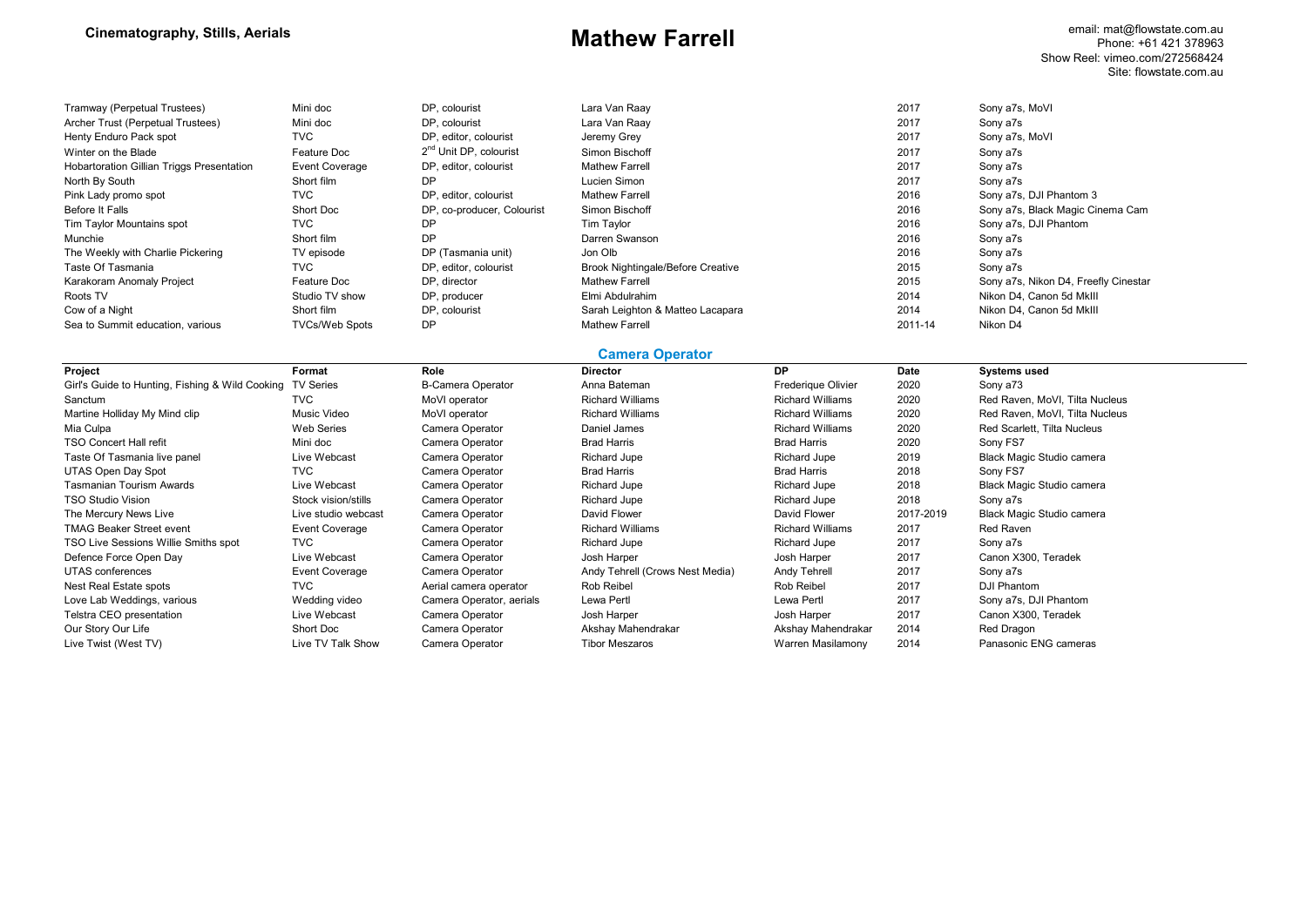### **Stills Photography**

| Project                                                   | Format                     | Role                                         | <b>Director/Production</b>          | DP                        | Date      | <b>Systems used</b>                             |
|-----------------------------------------------------------|----------------------------|----------------------------------------------|-------------------------------------|---------------------------|-----------|-------------------------------------------------|
| <b>Sharon Hicks Portraits</b>                             | Portraiture                | Stills photographer                          | <b>Mathew Farrell</b>               | N/A                       | 2022      | Nikon D4, Nikon D4s, remote strobes             |
| Suprcuvr                                                  | Lifestyle and product      | Stills photographer                          | Shelly Cabana/Digital Marketer Bee  | <b>Mathew Farrell</b>     | 2022      | Nikon D4. Nikon D4s, remote strobes             |
| Marriot Melbourne                                         | Lifestyle                  | Stills photographer                          | Caleb Mountjoy/Infinity Squared     | Alex Serafini             | 2022      | Nikon D4, Nikon D4s                             |
| Mercury Newspaper (stringer)                              | Newspaper                  | Stills photographer                          | Nikki Davis-Jones/News Corp         | N/A                       | 2021      | Nikon D4, Nikon D4s, remote strobes             |
| Cricket Tas awards night                                  | <b>Event and Marketing</b> | Stills photographer                          | <b>Taylor Mills</b>                 | N/A                       | 2021      | Nikon D4, Nikon D4s, remote strobes             |
| <b>Big Bash Cricket</b>                                   | Wire service event stills  | Stills photographer                          | Dean Lewins/AAP                     | N/A                       | 2020      | Canon 1DX2                                      |
| Girl's Guide to Hunting, Fishing & Wild Cooking TV Series |                            | Aerial DP, B-cam, Stills, 1 <sup>st</sup> AC | Anna Bateman/Southern Picture       | <b>Frederique Olivier</b> | 2020      | Sony a73, Nikon D4, Nikon D4s                   |
| Coles Store opening                                       | Event and Marketing        | Stills photographer                          | <b>Mathew Farrell</b>               | N/A                       | 2020      | Nikon D4, Nikon D4s, remote strobes             |
| Aussie Lobster Men                                        | Portraiture                | Stills photographer                          | <b>Mathew Farrell</b>               | N/A                       | 2020      | Nikon D4, Nikon D4s, remote strobes             |
| <b>Hobart Lord Mayor portraits</b>                        | Portraiture                | Stills photographer                          | <b>Mathew Farrell</b>               | N/A                       | 2020      | Nikon D4, Nikon D4s, remote strobes             |
| Andrew MacRae portraits                                   | Portraiture                | Stills photographer                          | <b>Mathew Farrell</b>               | N/A                       | 2020      | Nikon D4, Nikon D4s, remote strobes             |
| <b>OneCare Board Members</b>                              | Portraiture                | Stills photographer                          | <b>Carmen Windsor</b>               | N/A                       | 2019      | Nikon D4, Nikon D4s, remote strobes             |
| Antarctica XXI expeditions                                | <b>Expedition coverage</b> | Stills and Lecturer                          | Mike Hann/Antarctica 21             | N/A                       | 2019-     | Nikon D4, Nikon D4s                             |
| <b>Bunnings Trade Show</b>                                | <b>Event and Marketing</b> | Stills photographer                          | <b>Mathew Farrell</b>               | N/A                       | 2019      | Nikon D4, Nikon D4s                             |
| <b>OneCare Promotional shoot</b>                          | Marketing stills           | Stills photographer                          | <b>Carmen Windsor</b>               | N/A                       | 2019      | Nikon D4, Nikon D4s, remote strobes             |
| The Australian Newspaper                                  | Newspaper                  | Stills photographer                          | Matthew Denham (TAS correspondent)  | N/A                       | 2019-     | Nikon D4. Nikon D4s, remote strobes             |
| Cricket Tas awards night                                  | <b>Event and Marketing</b> | Stills photographer                          | <b>Mathew Farrell</b>               | N/A                       | 2019      | Nikon D4, Nikon D4s                             |
| Aussie Lobster Men                                        | <b>TV Series</b>           | <b>Promotional Stills</b>                    | Celia Boden                         | Various                   | 2019      | Nikon D4, Nikon D4s, remote strobes             |
| <b>UTAS Law School event</b>                              | Event and Marketing        | Stills photographer                          | <b>Mathew Farrell</b>               | N/A                       | 2019      | Nikon D4, Nikon D4s                             |
| Supreme Court Tas judge portraits                         | Portraiture                | Stills photographer                          | <b>Andrew Smart</b>                 | N/A                       | 2019      | Nikon D4, Nikon D4s, remote strobes             |
| Glenorchy City Council Billboard                          | Stills advert              | Stills photographer                          | Elisa Ryan                          | N/A                       | 2018      | Nikon D4, Nikon D4s, remote strobes             |
| TAS ICT events                                            | Event Coverage             | Stills photographer                          | <b>William Kestin</b>               | N/A                       | 2018-19   | Nikon D4, Nikon D4s, remote strobes             |
| Tas State Government Cabinet portraits                    | Portraiture                | Stills photographer                          | <b>Mathew Farrell</b>               | N/A                       | 2018      | Nikon D4, Nikon D4s, remote strobes             |
| Freycinet Lodge promotional                               | Event and Marketing        | Stills photographer                          | <b>Mathew Farrell</b>               | N/A                       | 2018      | Nikon D4, Nikon D4s, remote strobes             |
| Hobart Lord Mayor portraits                               | Portraiture                | Stills photographer                          | <b>Mathew Farrell</b>               | N/A                       | 2018      | Nikon D4, Nikon D4s, remote strobes             |
| Glimmer                                                   | Short                      | Unit Stills                                  | Shaun Wilson                        | <b>Matthew Scott</b>      | 2018      | Nikon D4, Nikon D4s                             |
| Australian Associated Press, various                      | News wire service          | Stills photographer                          | Various                             | Various                   | 2018-2019 | Nikon D4, Nikon D4s, Tethered                   |
| TSO concerts and events, various                          | Event and promo            | Stills photographer                          | N/A                                 | N/A                       | 2018-     | Sony a7s, Nikon D4, Nikon D4s, remote strobes   |
| Polar Latitudes Antarctica voyages                        | <b>Expedition coverage</b> | Stills and Lecturer                          | N/A                                 | N/A                       | 2017-     | Nikon D4, Nikon D700, DJI Phantom               |
| UTAS Fine Arts School ads                                 | Stills adverts             | Stills photographer                          | Brook Nightingale (Before Creative) | N/A                       | 2017      | Nikon D4, Nikon D700, remote strobes            |
| Australian of the Year forum                              | Event Coverage             | Stills photographer                          | <b>Sally Glaetzer</b>               | N/A                       | 2017      | Nikon D4, Nikon D700, remote strobes            |
| Expedition Unknown, Thylacine ep                          | TV episode                 | Unit stills, PA                              | <b>Josh Gates</b>                   | John James                | 2016      | Canon C300, Canon 5D mklll                      |
| <b>Highlands Waters</b>                                   | Marketing stills           | <b>Aerial Stills</b>                         | <b>Brad Harris</b>                  | N/A                       | 2016      | Sony a7s, Freefly Cinestar                      |
| The Mercury Newspaper                                     | Newspaper                  | Stills photographer                          | Chris Jones (editor)                | <b>Richard Jupe</b>       | 2016-2019 | Canon 1DX, remote strobes                       |
| <b>Tough Mudder</b>                                       | <b>Event and Marketing</b> | Stills photographer                          | Katherine Thompson, Allie Natoli    | N/A                       | 2016-     | Nikon D4, D4s, D700                             |
| Into The Black Water                                      | Short                      | Unit Stills                                  | Jonothan Burton                     | <b>Darrell Martin</b>     | 2015      | Nikon D700                                      |
| <b>Chain Reaction Cycles</b>                              | Marketing stills           | Stills photographer                          | Joe Mullan                          | N/A                       | 2013-15   | Nikon D700                                      |
| Gameface Media                                            | Event stills               | DP, stills photographer                      | Brent Doscher & Marty McRory        | N/A                       | 2013-17   | Nikon D4, Nikon D700                            |
| Sea to Summit                                             | TVC and stills             | DP, stills photographer                      | Roland Tyson                        | N/A                       | 2011-14   | Nikon D4, Nikon D700                            |
| <b>Dibs</b>                                               | Short                      | Unit Stills, Best Boy                        | Adam Ransley                        | Leuke Marriot             | 2010      | Canon 5D MkII, Nikon D700                       |
|                                                           |                            |                                              | <b>Camera Assistant</b>             |                           |           |                                                 |
| Project                                                   | Format                     | Role                                         | <b>Director</b>                     | <b>DP</b>                 | Date      | <b>Systems used</b>                             |
| Girl's Guide to Hunting, Fishing & Wild Cooking TV Series |                            | Aerial DP, B-cam, Stills, 1 <sup>st</sup> AC | Anna Bateman                        | <b>Frederique Olivier</b> | 2020      | Sony FS7, Sony a73, Nikon D4, DJI Phantom 4 Pro |

| Project                                                   | Format      | Role                                         | Director                        | υ۲                        | Date | svstems used                                     |
|-----------------------------------------------------------|-------------|----------------------------------------------|---------------------------------|---------------------------|------|--------------------------------------------------|
| Girl's Guide to Hunting, Fishing & Wild Cooking TV Series |             | Aerial DP, B-cam, Stills, 1 <sup>st</sup> AC | Anna Bateman                    | <b>Frederiaue Olivier</b> | 2020 | Sony FS7, Sony a73, Nikon D4, DJI Phantom 4 Pro  |
| Barber Shop                                               | TVC         | 1 <sup>st</sup> AC/Best Boy                  | <b>Adrian Bell</b>              | Josh Lamont               | 2020 | Arri Alexa LF Mini, Teradek, Tilta Nucleus M     |
| Sanctum                                                   | TVC         | $1^\mathrm{st}$ AC $\,$                      | Richard Williams                | <b>Richard Williams</b>   | 2020 | Red Raven, MovVi, Teradek, Tilta Nucleus M       |
| Martine Holliday My Mind clip                             | Music Video | $1^{\rm st}$ AC $\,$                         | Richard Williams                | <b>Richard Williams</b>   | 2020 | Red Raven, MovVi, Teradek, Tilta Nucleus M       |
| Mea Culpa                                                 | Web Series  | $1^{\rm st}$ AC                              | Daniel James                    | <b>Richard Williams</b>   | 2020 | Red Raven, Red Scarlet, Teradek, Tilta Nucleus M |
| Rosehaven Series 4                                        | TV Series   | $2^{nd}$ AC                                  | Shaun Wilson / Jonathan Borough | Murray Lui                | 2019 | Panasonic Varicam, Teradek                       |
|                                                           |             |                                              |                                 |                           |      |                                                  |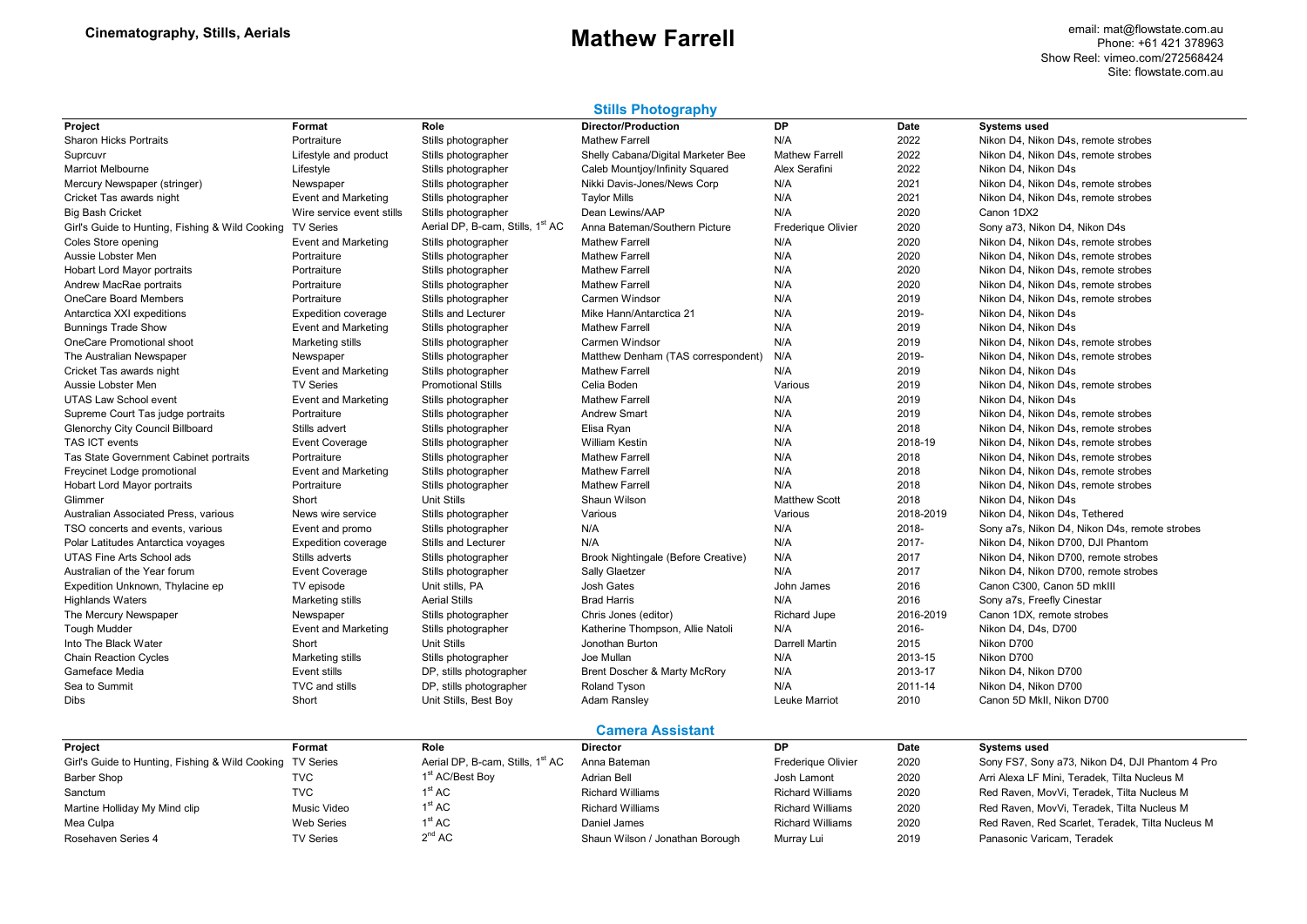email: mat@flowstate.com.au Phone: +61 421 378963 Show Reel: vimeo.com/272568424 Site: flowstate.com.au

| ABC News promo                    | <b>TVC</b>           | 1 <sup>st</sup> AC                         | Linda Grace                         | Emilio Abbonizio        | 2019 | Sony F55, Arri WCU4, Teradek                      |
|-----------------------------------|----------------------|--------------------------------------------|-------------------------------------|-------------------------|------|---------------------------------------------------|
| The Gloaming                      | <b>TV Series</b>     | Video Splits                               | <b>Michael Rymer</b>                | Marden Dean             | 2019 | Sony Venice, Teradek, Vaxis, Arri Maxima, Teradek |
| Tabernacle                        | Short                | 1 <sup>st</sup> AC                         | Alex Laird                          | <b>Richard Williams</b> | 2019 | Re Raven, MoVI, Teradek, Tilta Nucleus            |
| Google Japan Bridestowe spot      | Mini doc             | 1 <sup>st</sup> AC                         | Joël Cruz                           | David Allen             | 2019 | Arri Amira, Teradek, DJI Mavic                    |
| Rosehaven Series 3                | <b>TV Series</b>     | <b>Video Splits</b>                        | Shaun Wilson / Jonathan Borough     | Murray Lui              | 2018 | Panasonic Varicam, Teradek                        |
| Nightingale                       | Feature              | <b>Video Splits</b>                        | Jennifer Kent                       | Radek Ladczuk           | 2017 | Arri Alexa, Teradek                               |
| CSIRO education                   | <b>TVCs</b>          | 1 <sup>st</sup> AC                         | <b>Hamish Siddins</b>               | <b>Hamish Siddins</b>   | 2017 | Black Magic Ursa, Letus Helix                     |
| The Loop                          | Feature              | 1 <sup>st</sup> AC                         | <b>Craig Eccles</b>                 | Akshay Mahendrakar      | 2015 | Black Magic Cinema Camera                         |
| La Chienne Francais               | Short                | 1 <sup>st</sup> AC                         | Jordon Wright                       | Daniel Quinn            | 2015 | Black Magic Cinema Camera                         |
|                                   |                      |                                            | <b>Colourist</b>                    |                         |      |                                                   |
| Project                           | Format               | Role                                       | <b>Director</b>                     | <b>DP</b>               | Date | <b>Systems used</b>                               |
| David Brill                       | Documentary          | Colourist                                  | Robert Haezlewood                   | Robert Haezlewood       | 2021 | DaVinci Resolve                                   |
| Hunts Heating Icecream Spot       | <b>TVC</b>           | DP                                         | Adam Zolnierczak                    | <b>Mathew Farrell</b>   | 2021 | DaVinci Resolve                                   |
| <b>Stiff Gifts</b>                | Short                | DP. editor. colourist                      | <b>Ben Moreton</b>                  | <b>Mathew Farrell</b>   | 2021 | DaVinci Resolve                                   |
| Southern Cross Care HCS spots     | <b>TVC</b>           | DP, editor, colourist                      | Adam Zolnierczak                    | <b>Mathew Farrell</b>   | 2021 | DaVinci Resolve                                   |
| Simple Cider spot                 | <b>TVC</b>           | DP, editor, colourist                      | Roger Scott                         | <b>Mathew Farrell</b>   | 2020 | DaVinci Resolve                                   |
| <b>Plates Pass</b>                | TVC and web campaign | Aerial DP, colourist                       | <b>Adrian Bell</b>                  | <b>Mathew Farrell</b>   | 2020 | <b>DJI Phantom</b>                                |
| Life Goes On                      | Short film           | DP, editor, colourist                      | <b>Bonnie Sveen</b>                 | <b>Mathew Farrell</b>   | 2020 | Sony FS7                                          |
| <b>TSO Live Sessions spot</b>     | <b>TVC</b>           | DP, director, editor, colourist            | <b>Mathew Farrell</b>               | <b>Mathew Farrell</b>   | 2018 | DaVinci Resolve                                   |
| Coal River Valley spot            | <b>TVC</b>           | DP, editor, colourist                      | Natalie Mendham                     | <b>Mathew Farrell</b>   | 2018 | DaVinci Resolve                                   |
| <b>ICEolation</b>                 | Documentary          | 2 <sup>nd</sup> unit DP, editor, colourist | Ewan Blyth & Sophie Ballagh         | Sophie Ballagh          | 2018 | DaVinci Resolve, Final Cut Pro X                  |
| Tramway (Perpetual Trustees)      | Mini doc             | DP. colourist                              | Lara Van Raay                       | <b>Mathew Farrell</b>   | 2017 | DaVinci Resolve                                   |
| Archer Trust (Perpetual Trustees) | Mini doc             | DP, colourist                              | Lara Van Raay                       | <b>Mathew Farrell</b>   | 2017 | Davinci Resolve                                   |
| Henty Enduro Pack spot            | <b>TVC</b>           | DP. editor. colourist                      | Jeremy Grey                         | <b>Mathew Farrell</b>   | 2017 | DaVinci Resolve, Final Cut Pro X                  |
| Winter on the Blade               | Documentary          | 2 <sup>nd</sup> unit DP, colourist         | Simon Bischoff                      | Simon Bischoff          | 2017 | Davinci Resolve                                   |
| Dougie                            | Short film           | Colourist                                  | <b>Astrid Wells-Cooper</b>          | Aaron Luke Wilson       | 2017 | DaVinci Resolve                                   |
| Before It Falls                   | Short Doc            | DP, co-producer, Colourist                 | Simon Bischoff                      | <b>Mathew Farrell</b>   | 2016 | Davinci Resolve                                   |
| Taste Of Tasmania                 | <b>TVC</b>           | DP, editor, colourist                      | Brook Nightingale (Before Creative) | <b>Mathew Farrell</b>   | 2015 | Adobe Premiere, After Effects, Speedgrade         |
| Cow of a Night                    | Short film           | DP, colourist                              | Sarah Leighton & Matteo Lacapara    | <b>Mathew Farrell</b>   | 2014 | Davinci Resolve                                   |